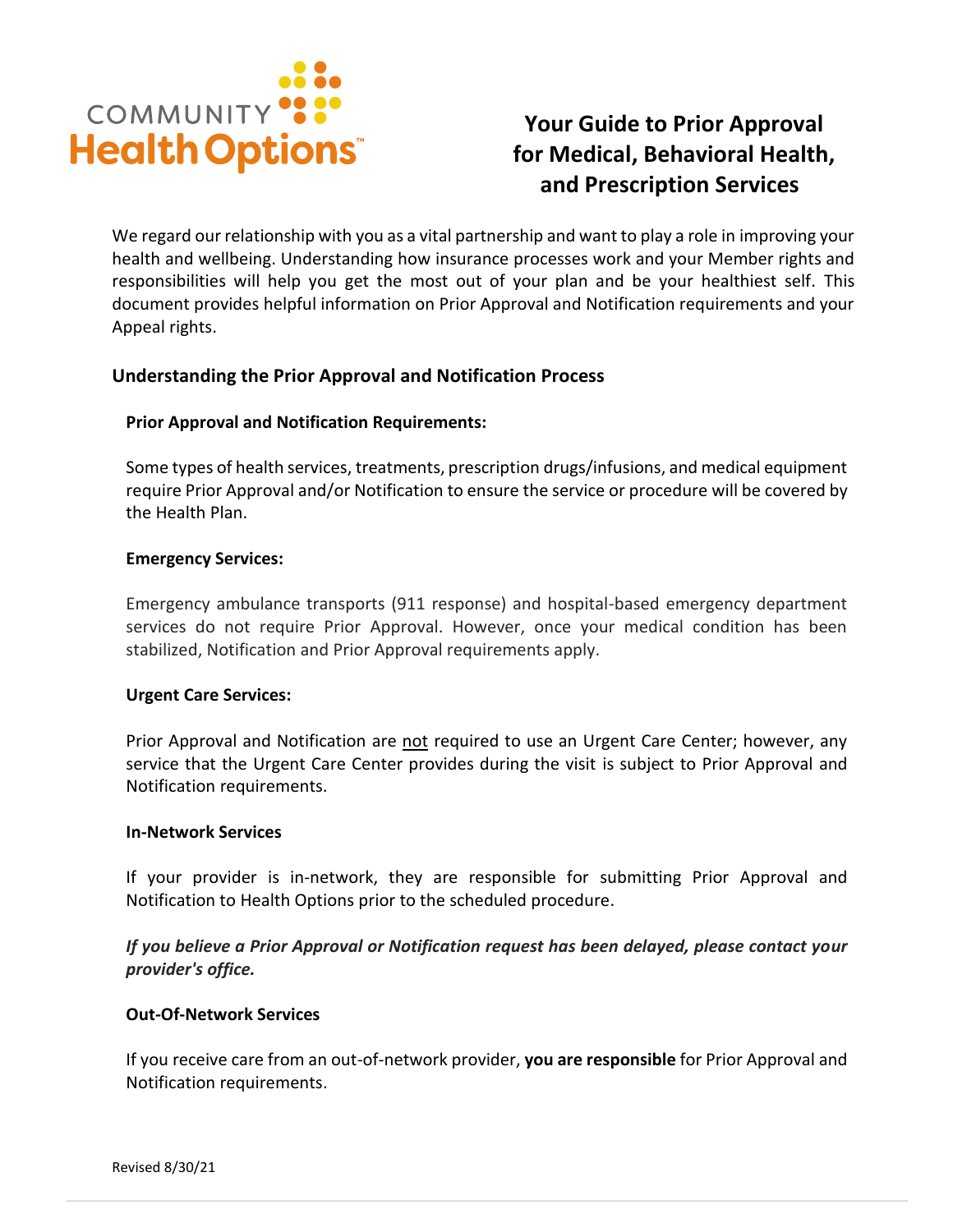

# **Your Guide to Prior Approval for Medical, Behavioral Health, and Prescription Services**

**If you plan to receive care from an out-of-network provider, please call Member Services** at (855) 624-6463 (TTY/TDD: 711) with questions about authorization requirements.

If you are receiving services from an out-of-network provider and you are unsure if the service or procedure requires Prior Approval or Notification, please call Member Services. Your timely phone call to Member Services satisfies your notification responsibility. If we have not received required clinical information from your out-of-network provider, Health Options will attempt to contact your provider to obtain the necessary information.

## **Services Requiring Notification:**

Some types of health services and treatments require Notification. When your provider is unable to obtain Prior Approval before the service, procedure, or admission, Notification is still required.

Notification is required within 48 hours of any admission or overnight observation stay, within three visit days (home health), and within 10 business days for any outpatient service or procedure that requires Prior Approval.

**Failure to provide timely notification results in an administrative denial, meaning Health Options does not approve coverage for the service.** 

- If an in-network provider fails to provide timely notification to Health Options and the service is denied, they generally should not bill you for the service (unless you signed an authorization waiver prior to the service or procedure being performed).
	- $\circ$  Call Member Services if you have questions about services provided by your in-network provider.
- **If you fail to notify us of an out-of-network service, the out-of-network provider can bill you for the service, even if Health Options denies payment to the provider.**

### **Notification requirements apply to the following services:**

- All admissions (hospital, rehabilitation, skilled nursing, hospice, home health services)
- Clinical trial and/or study and associated services
- Crisis evaluation (notification only)
- Inpatient medical withdrawal management (inpatient detox services)
- Outpatient services when Prior Approval was not submitted before the service date
- Overnight observation stays
- Transfer of care from one facility to another facility, or to hospice or home health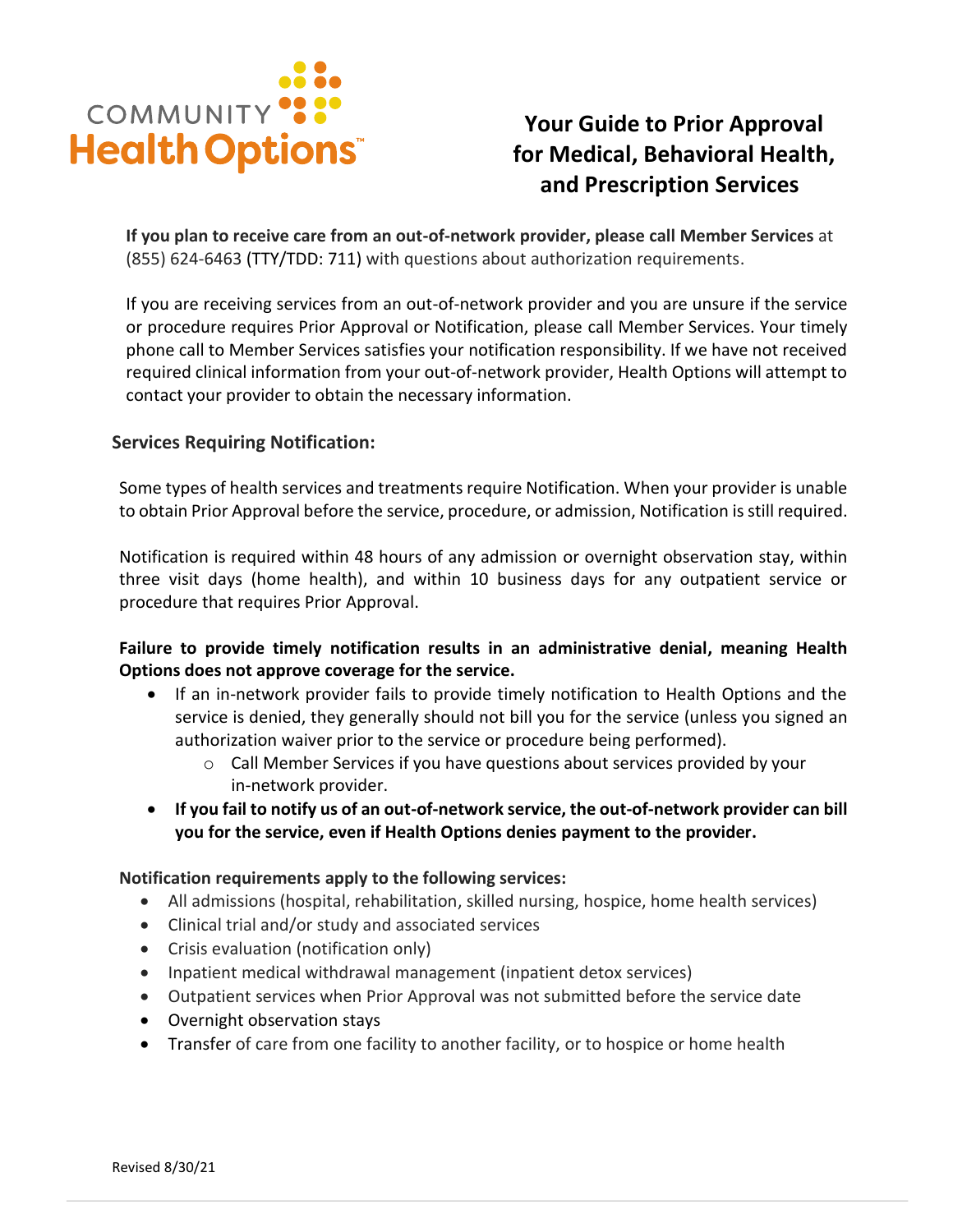

# **Your Guide to Prior Approval for Medical, Behavioral Health, and Prescription Services**

## **Medical service categories requiring Prior Approval include, but are not limited to:**

- Advanced imaging (CT, MRI, PET, etc.)
- Allergy testing
- Cardiac (heart) tests and procedures
- Chemotherapy
- Colonoscopies
- Dialysis
- Durable medical equipment
- Elective inpatient admissions
- Gender confirming surgery
- Genetic labs and diagnostics
- Experimental/Investigational services (generally non-covered)
- Home health services
- Hospice/Hospice respite care
- Nuclear radiology studies
- Nutritional therapy/products/services
- Out-of-network services (please call us)
- Pain management devices
- Potentially cosmetic procedures
- Prosthesis (an artificial body part)
- Radiation treatment
- Reconstructive procedures
- Sleep Studies
- Surgical procedures
- Transplants and related services
- Ultrasounds
- Wound care services

## **Non-covered medical services include, but are not limited to:**

- Artificial hearts
- Cosmetic procedures
- Custodial care
- Dental (preventive/routine services)
- Dental Implants
- Erectile dysfunction treatment
- Infertility/surrogacy services
- Over-the-counter drugs/supplies
- Reversing gender confirming surgery
- Reversing sterility
- Routine circumcisions
- Routine foot care
- Temporomandibular joint syndrome (TMJ) treatment services

# **Behavioral Health (Mental Health and Substance Use Disorder) service categories requiring Prior Approval include, but are not limited to:**

- Alcohol biomarker tests
- Applied behavioral analysis (ABA)
- Assertive community treatment (ACT)
- Crisis stabilization (notification only)
- Electroconvulsive therapy (ECT)
- Experimental/Investigational (generally non-covered)
- Intensive outpatient procedures (IOP)
- Neuropsychological testing
- Partial hospitalization (PHP)
- Psychological testing
- Residential treatment admissions
- Transcranial magnetic stimulation (TMS)
- Urine drug tests performed by out-ofnetwork labs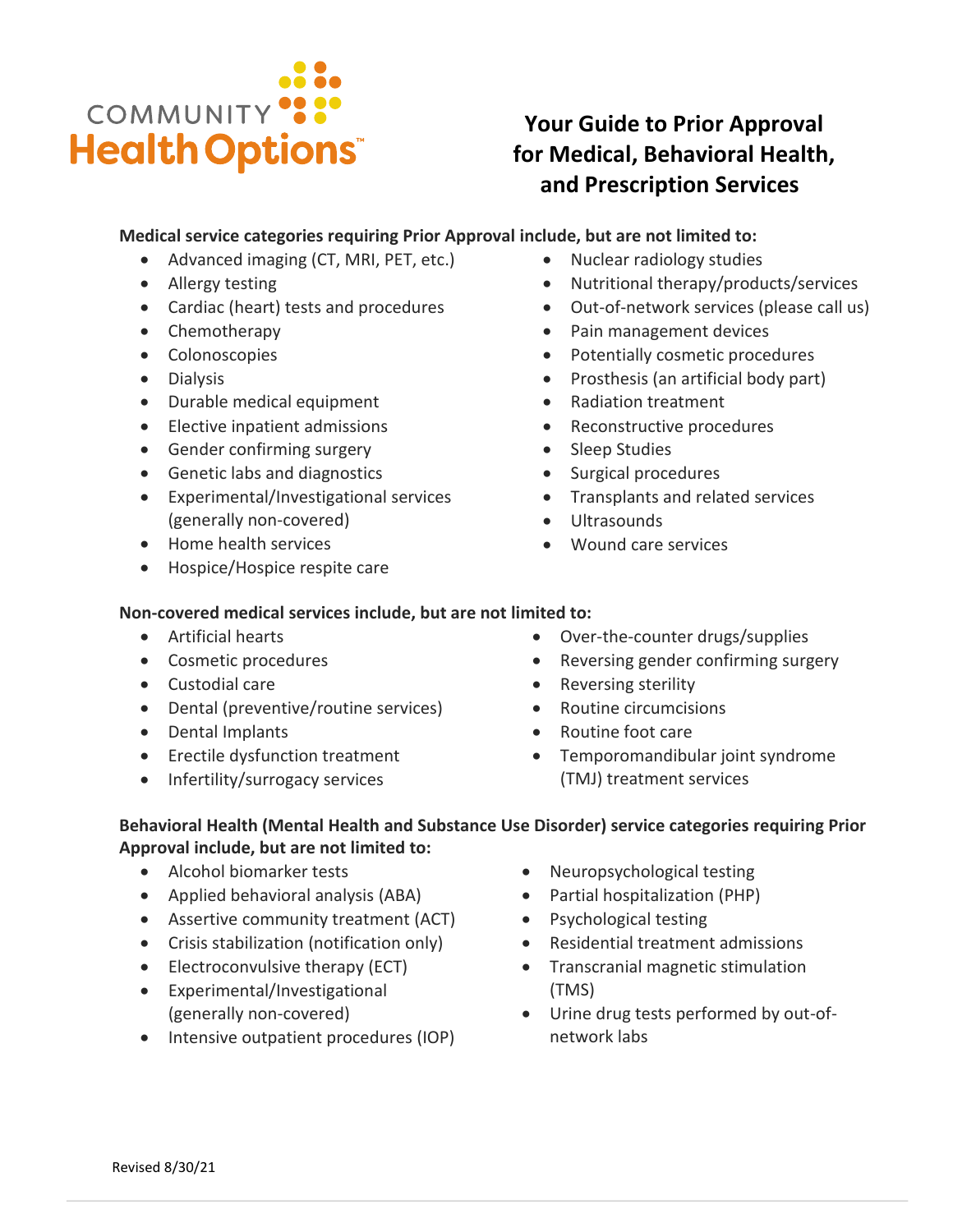

# **Your Guide to Prior Approval for Medical, Behavioral Health, and Prescription Services**

**Drug categories covered under the Medical Benefit (Not dispensed by a pharmacy) that generally require Prior Approval include, but are not limited to:**

- Alpha-1 proteinase inhibitor (human)
- Botulinum toxins
- Blood clotting factors
- Enzyme replacement drugs
- Erythropoiesis (blood cell)-stimulating agents
- Granulocyte-colony stimulating factors
- Growth Hormones
- Hepatitis C drugs
- Hereditary angioedema agents
- HeR2 Receptor drugs
- Immunoglobulins
- Immunologic agents
- Inflammatory Conditions ((i.e., Crohn's, Rheumatoid Arthritis, Ulcerative Colitis)
- Lyme Disease (IV/Injectable antibiotics)
- Metabolic Disorders
- High-Cost Infusions/Injections
- Multiple sclerosis drugs
- Cancer agents (infusions, injections)
- Ophthalmic (eye) injections
- Osteoporosis (bone loss) agents
- Pegylated interferons
- Pulmonary (lung) arterial hypertension drugs

# **Non-covered medications dispensed by a pharmacy under the pharmacy benefit include, but are not limited to:**

- Drugs used for cosmetic purposes
- Drugs related to Infertility services
- Drugs used for weight control
- Erectile dysfunction (based on benefit plan coverage)
- Experimental or Investigational drugs
- Herbal remedies
- Over-the-counter drugs/supplies (except Insulin, Insulin supplies or recommended by the USPSTF)

**Prior Approval requirements for drugs covered under the pharmacy benefit must be submitted by your provider. Medications that require Prior Approval are noted as "PA" on the formulary. Medications with a quantity limit ("QL") or a step therapy requirement ("ST") may also require Prior Approval.**

PA (Prior Approval): Health Options requires you or your Provider to get Prior Approval for certain drugs. This means that you will need to get approval before you fill your prescriptions. If you do not get approval, we may not cover the drug. We may require that you try certain drugs to treat your medical condition before you are provided coverage.

For more detailed information about your pharmacy benefits, please visit our website at HealthOptions.org. If you have specific questions, please contact Member Services at (855) 624- 6463, Monday through Friday, 8 a.m. to 6 p.m.